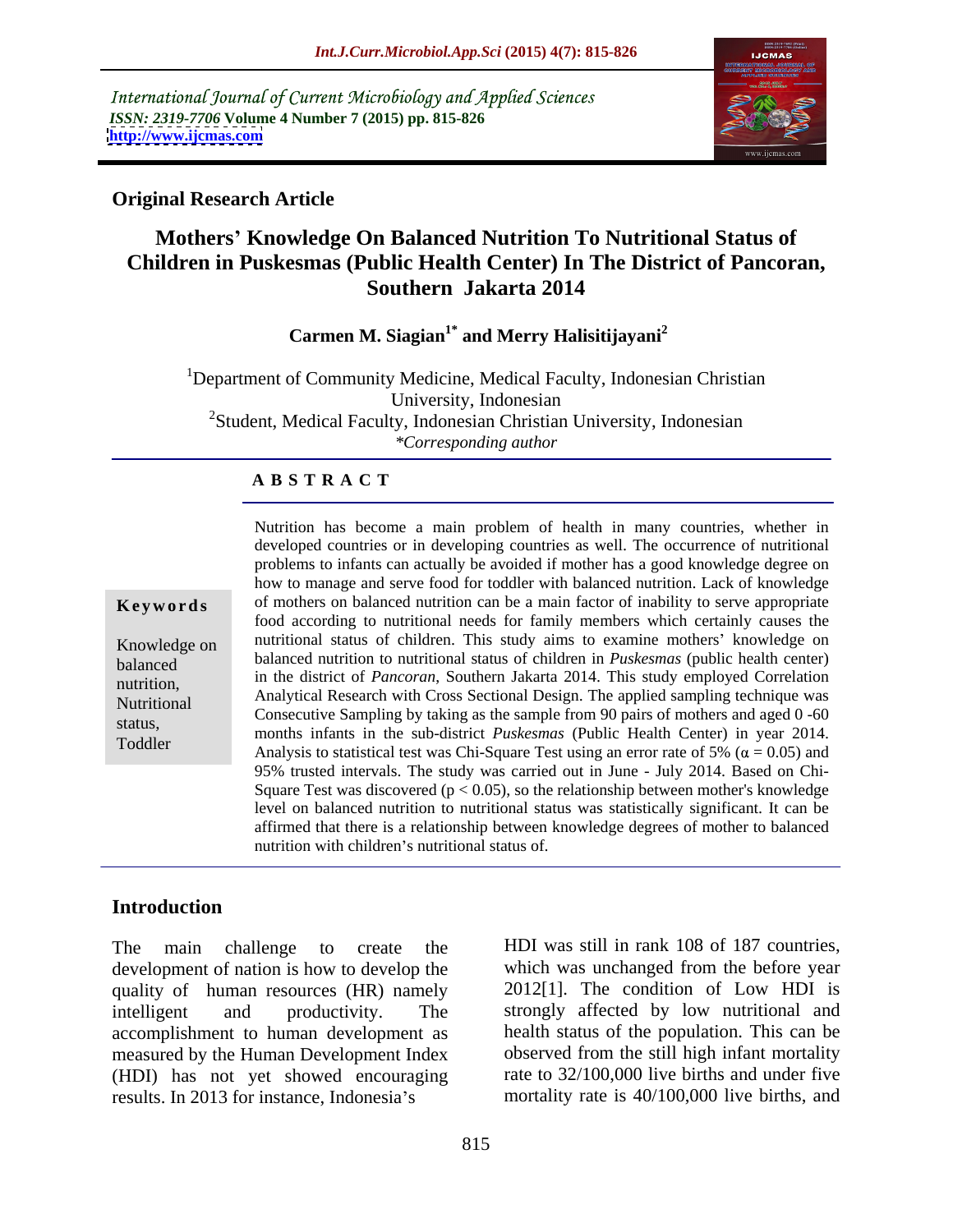live births. More than half of the infant in 2007 which recorded 18.4% of the

Objective and policy to the health  $\%$  in 2013 [7]. improvement, including the before According to data of the World Health mentioned health improvement supports enhancing health status. One of the factors that determine the level of health and well being is nutrition. Nutrition is an important factor which plays a role in the human life cycle, especially infants and children who will be our future generation<sup>[3]</sup>. As to serve daily food should contain balanced nutrition as needed to support optimal growth, to avoid deficiency diseases, to prevent poisoning, and also to prevent the onset of diseases which might interfere with the survival children<sup>[4]</sup>. including the group of malnutrition.

Nutrition involves in each life cycle, starting in the womb (fetal), infant, child, adult, and elderly. The period of the first two years of life is considered to be a critical period, because growth and development occurs very rapidly during this period. Poor Nutrition during this period can cause disorders, which means, it cannot be recovered even if the nutritional needs can<br>than 20 million babies in the world (15.5%

have a higher risk of death. Even though they survive, they often have weak physic and low mental development. Poor nutrition is the cause of high infant mortality by 60% deaths of under-five each year. Two-thirds of these deaths were related to improper eating habits that occurs in the first year of

As for national scope, the prevalence of undernourishment and malnutrition in Indonesia is still high. This can be seen from

the maternal mortality rate 359/100,000 of the prevalence of less weight (underweight) deaths or children under five are caused by population suffer from malnutrition and poor nutritional status of child under 5 year undernourishment, and then decreased to (*balita*) [2]. 17.9% in 2010, and again jumped up to 19.6 in 2007 which recorded 18.4% of the % in 2013 [7].

> Organization (WHO) in 2002 indicates the primary cause of infant mortality due to malnutrition reached 54%. *WHO* (1999) categorized the areas based on the level of prevalence of malnutrition into four areas group: low (below 10%), moderate (10 - 19%), high (20 - 29%), and very high (30%). The area grouping due to prevalence level of malnutrition by *WHO*, Indonesia in 2004 had position as a country with high malnutrition due 5,119,935 (28.47%) of the 17,983,244 children under five in Indonesia,

malnutrition that creates permanent (LBW) still remains the world's problems, be fulfilled [5].  $\frac{1}{20}$  minor basics in the world (15.5%) of all births) hold LBW and 95% of which Infants or toddlers with malnourishment will<br>how solution a higher risk of dooth. Even though LBW is suffered by pregnant women with Indonesia's health profile at present is still contributor to the numbers of children with low and malnourishment in the world, reaches 165 million. Child with malnutrition can be seen from a short size body and low weight. Children who are malnourished are usually born with a weight below 2.5 kilogram [8]. Infant with Low Birth Weight especially in the developing countries. More than 20 million babies in the world (15.5% of all births) hold LBW and 95% of which occur in develop countries [9]. Apparently, LBW is suffered by pregnant women with chronic conditions or less energy (KEK), and the risk is higher in pregnant women aged 15 - 19 years where the proportion of pregnant women aged 15 - 19 years KEK still reaches 38.5% [10].

age [6]. (Health Research) in 2013, the prevalence of According to data from the *Riskesdas* short children through nationwide in 2013 was 37.2%, which means an increasing compared to year 2010 (35.6%) and year 2007 (36.8%).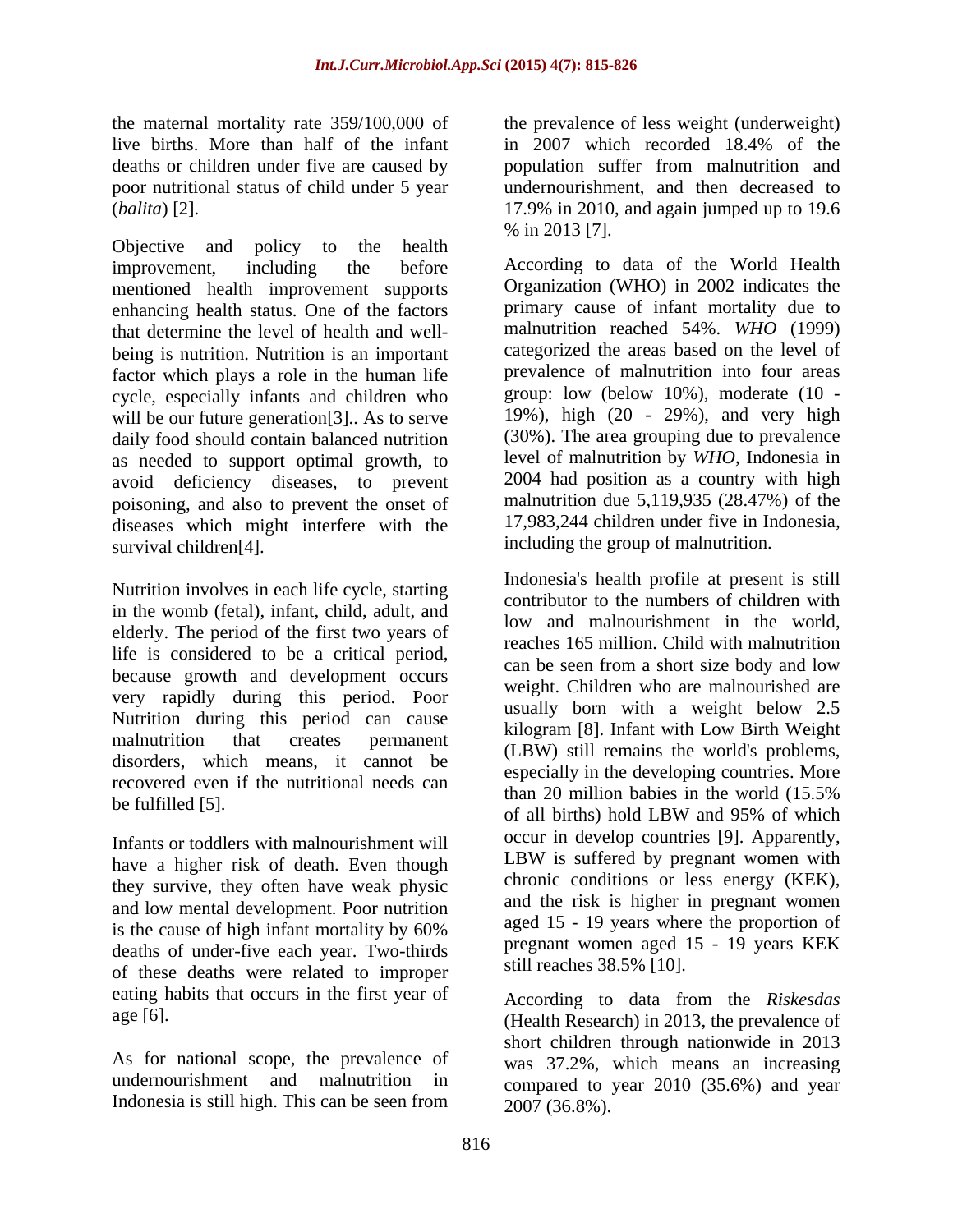So from the above mentioned description, knowledge level on balanced nutrition and there are still problems related to nutritional to becontinued to weigh and height toddlers status of infants because of the persistence of malnutrition and malnutrition in the community. These issues will influence the improvement of quality of human resources Square. in the future. This become a main reason to the researchers to be interested in **Results and Discussion** conducting research to determine the relationship of mothers' knowledge level on balanced nutrition with nutritional status of children to focused in the Southern Jakarta balanced nutrition is good from 80<br>respondents (89%) and the lowest District Health Clinic 2014.

The objective purpose of this study was to<br>determine the relationship between mothers' Mother's knowledge level on determine the relationship between mothers' Mother's knowledge leve<br>halanced Nutrition knowledge level on balanced nutrition with  $h$  balanced nutrition with  $h$  balanced nutritional atoms of a bildren in Southern nutritional status of children in Southern

Design to be applied in this study is an Analytic Co-relational Research that 1 examines the relationship between variables. Figure.1 Distribution frequency of Co-relational study aims to reveal the correlative relationships between variables. The approach of the study is using  $Cross$ <br>Sectional which is a type of research that  $N(A)$ Sectional which is a type of research that emphasizes observation time measurement  $\begin{bmatrix} a_{1.5\%} & a_{1.1\%} \\ a_{2.5\%} & a_{2.1\%} \end{bmatrix}$ on independent and dependent variable data

mothers on balanced nutrition) and dependent (nutritional status) was collected at the same time in this study by using questionnaires and observation.

The sample of this study was all mothers  $in$  finants  $(W/A)$ who have children under 0 - 60 months of age who had been recorded on IMCI service visit in May 2014 to *Puskesmas* in *Pancoran* sub-district to 431 children under five year of age by applying consecutive sampling technique. This study used questionnaire as measuring instrument to assure mothers

to know the nutritional status of children.

Hypothesis analysis used Technique of Chi- Square.

### **Results and Discussion**

Figure 1 illustrates that the highest distribution of respondents' knowledge on balanced nutrition is good from 80 respondents (89%) and the lowest distribution is less by 1 respondent (1%).



**Figure.1** Distribution frequency of respondents based on mothers' knowledge level on balanced nutrition.



### **Figure.2** Distribution Nutritional Status of infants (W/A)

Based on figure 2 of the nutritional status of infants (Weight/Ages) illustrated that the highest distribution is good nutrition about 85 respondents (94%) and the lowest distribution is malnutrition, 1 respondents  $(1\%)$ .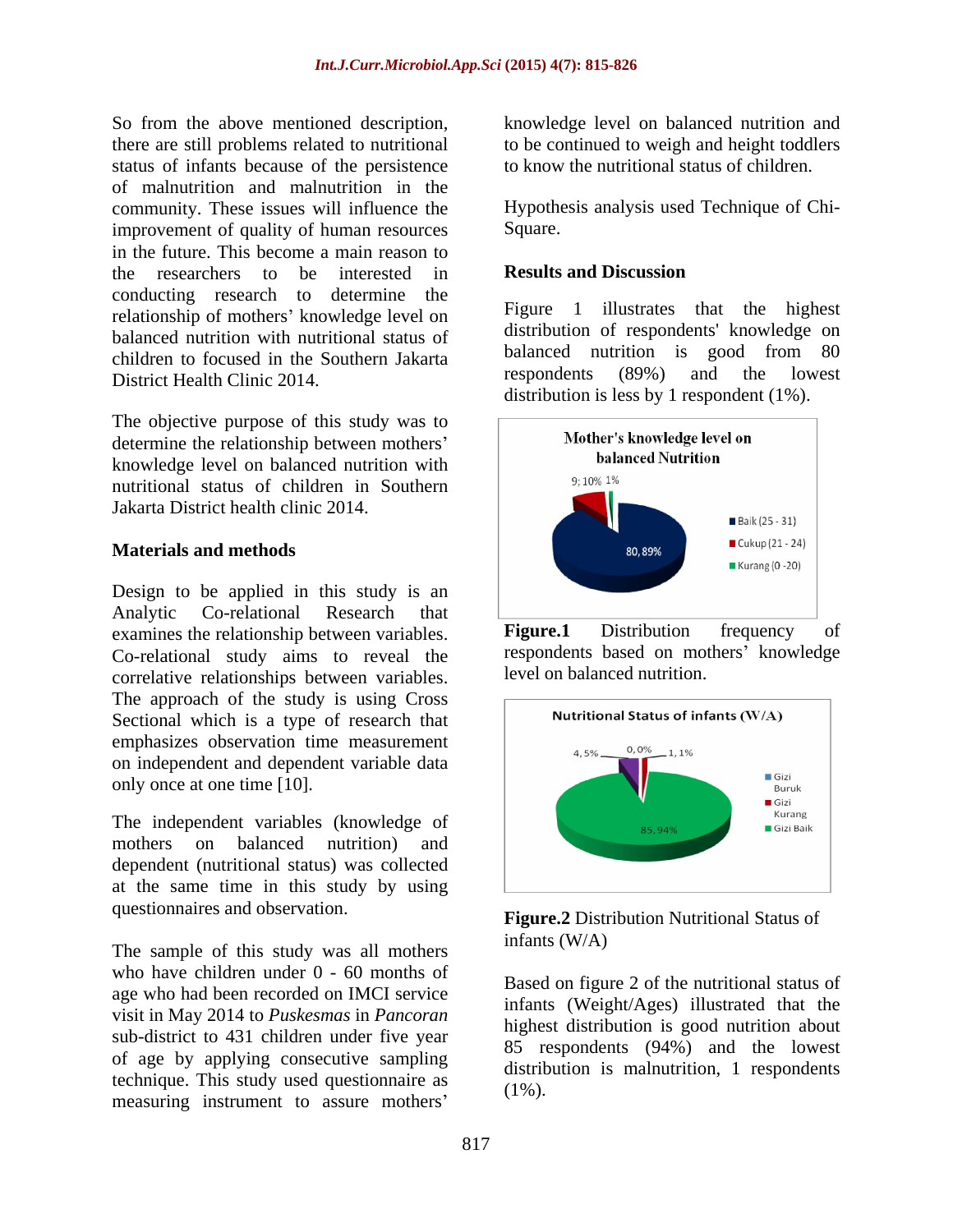

**Figure.3** Distribution of nutritional status **Figure**<br>(W/H)  $(H/A)$  (W/H)

Based on Figure 3 on the nutritional status of children (Height/Ages) illustrated the highest distribution is normal as many as 86 respondents (96%) and the lowest 73 respondents (81%) and the lowest distribution is very short as 1 respondent (1%). (6%) and very thin as 5 respondents (5%).



**Figure.4** Distribution of nutrition status  $(W/H)$ 

Based on the figure 4 on the nutritional status of infants (Weight/Height) illustrated the highest distribution is normal as many as distribution is thin as many as 5 respondents

**Table.1** Relationship between mother's knowledge level on balanced nutrition with toddler nutritional status (Weight/Ages)

| Nutritional |                                     | mother's knowledge level |  |                                                                                                                       |
|-------------|-------------------------------------|--------------------------|--|-----------------------------------------------------------------------------------------------------------------------|
| status      | Good                                |                          |  | $\frac{1}{\sqrt[6]{\frac{6}{\pi}} \csc \frac{1}{\sqrt[6]{\frac{1}{\pi}}}}$ Total % $\sqrt[6]{\frac{1}{\pi}}$<br>Value |
| under 1     | $100\%$ 0                           |                          |  |                                                                                                                       |
|             | normal 82 95% 2 2% 1 1% 85 95% 0,00 |                          |  |                                                                                                                       |
| over 4      |                                     | $0\%$ 0                  |  |                                                                                                                       |
| Total 87    | $97\%$                              |                          |  | 100%                                                                                                                  |

nutritional status as first responder. Based

Knowledge have toddler with good on this analysis indicates that the better nutritional status of 82 respondents, over 4 knowledge of mother will have tendency to respondents, and less as 1 respondent, better nutritional status of child. (p<0,05). hereinafter mothers with enough knowledge We can be conclude that there is a to have children with good nutritional status correlation between maternal knowledge on as second respondent, and mothers with less balanced nutrition with nutritional status of knowledge of having children with good children (H/A) at the Southern Jakarta, *Pancoran* District health clinic 2014.

**Table.2** Relationship between mother's knowledge level on balanced nutrition with toddler nutritional status (Height/Ages)

|                    |      | mother's knowledge level |      |       | Total        |         |
|--------------------|------|--------------------------|------|-------|--------------|---------|
| Nutritional status | U000 | Enough                   | Less |       |              | P Value |
| Very Short         |      | $0\%$ 1                  |      |       | $1 \t1\%$    |         |
| Short              |      | 100% 0 0%                |      | $U\%$ | $3\%$        |         |
| Normal             |      |                          |      | $1\%$ | 86 96% 0,000 |         |
| Total              |      |                          |      |       | 90 100%      |         |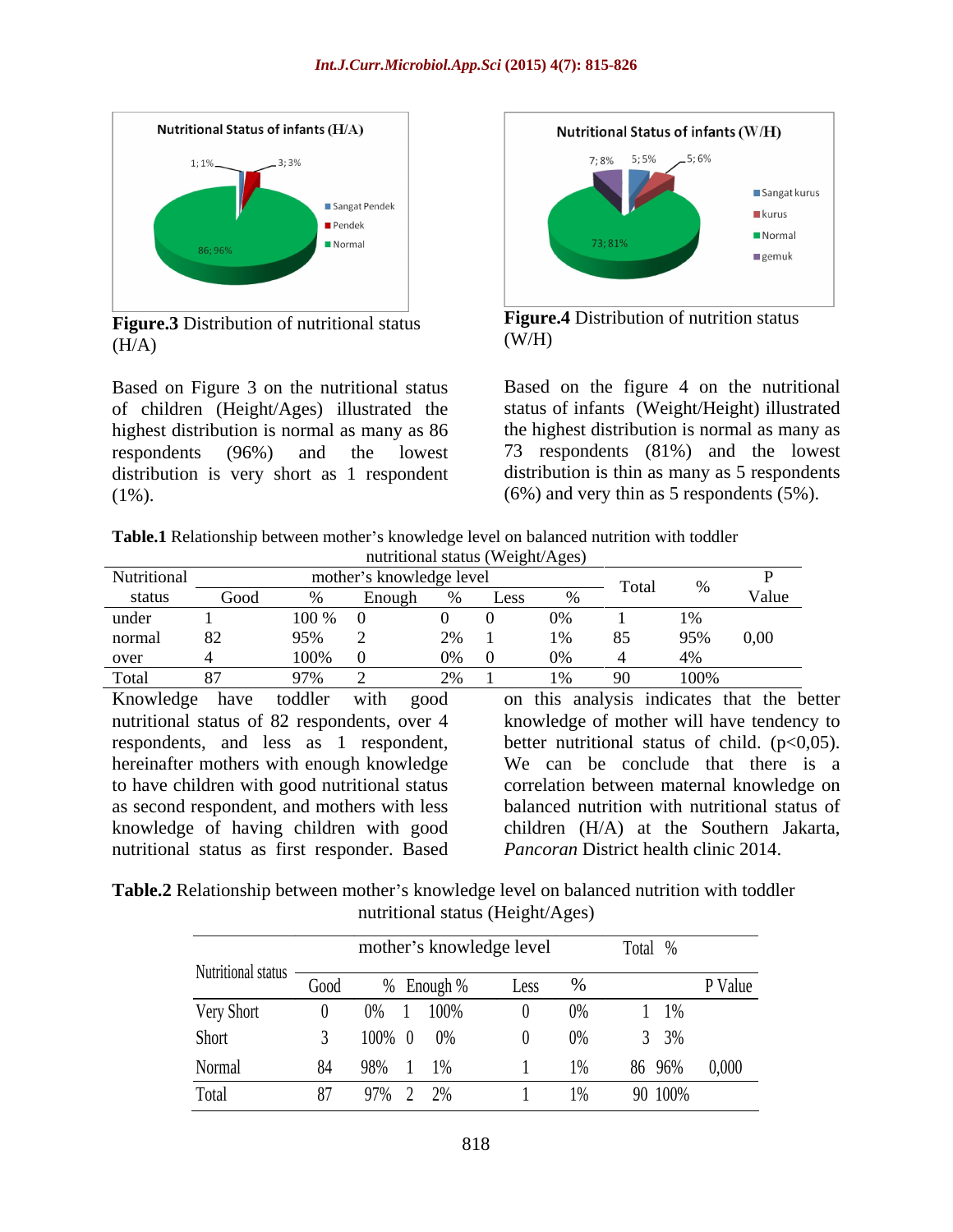Based on the table 2, the correlation between condition as much as 1 respondent. Based on mother's knowledge on balanced nutrition this analysis explains that the better with nutrition status (W/A) explained that most woman with good knowledge have to more proportional body condition of the toddler with a normal body condition were 84 respondents and short body as much as 3 knowledge to have a toddler with a very conclude there is a relationship of respondents, while mothers with less knowledge had a toddler with a normal body

knowledge of the mother will give tendency toddler  $(p<0.05)$ .

respondents, the mother with enough Based on the decision of the tests, we can short body condition as 1 of the respondents balanced nutrition knowledge of mothers and normal body condition as 1 of the with infant nutritional status (W/A) in the conclude there is a relationship of *Pancoran* District health clinic Southern Jakarta in 2014.

**Table.3** Relationship between mother's knowledge level on balanced nutrition with toddler nutritional status (Weight/Height)

|                    | mother's knowledge level |                              | Total |           |           |
|--------------------|--------------------------|------------------------------|-------|-----------|-----------|
| Nutritional status | Good                     | Enough %                     | Less  |           | P Value   |
| Very Thin          |                          | $60\%$<br>40%                |       | $U\%$     | 5 6%      |
| Thin               |                          | 100% 0 0%                    |       | $V$ / $V$ | 5 6%      |
| Normal             |                          | $00\%$<br>$0 \t 0\%$<br>22/0 |       | $1\%$     | 81% 0,000 |
| Over weight        |                          | 100% 0 0%                    |       | $V$ / $V$ | 8%        |
|                    |                          | 070/                         |       | $1\%$     | 90 100%   |

Based on the cross table 3, the correlation between mother's knowledge on balanced between mother's knowledge on balanced nutrition with infant nutritional status nutrition with nutritional status (weight/height) in the *Pancoran* District (weight/height) described that most woman with good knowledge have a toddler with a respondents, thin body as many as 5

We can conclude that there is a relationship

health clinic, Southern Jakarta in 2014.

normal body condition as many as 72 In Discussion, a study to 90 respondents in respondents, very thin body as many as 3 Jakarta in 2014 illustrated that most respondents, and fat body from 7 respondents are at the stage of early respondents. The mother with enough adulthood (26 - 35 years) as many as 52 knowledge to have a toddler in a very thin respondents (58%). According *Notoatmodjo*  body condition from 2 respondents, and (2003), *age can give influence in the* mother with less knowledge has a toddler *perception and mindset of a person*. The with normal body condition as many as 1 increasing of the age will develop the respondent. Based on this analysis describes perception and concept patterns, which that the better knowledge of mother, there means the knowledge will be in better stage will be tendency to more proportional body [11]. The older the person is, the better the condition of toddler (p<0,05). processes of mental development [12]. It *Pancoran* District Health Clinic in Southern can be stated that mother's age will affect the accretion of knowledge, so the mother at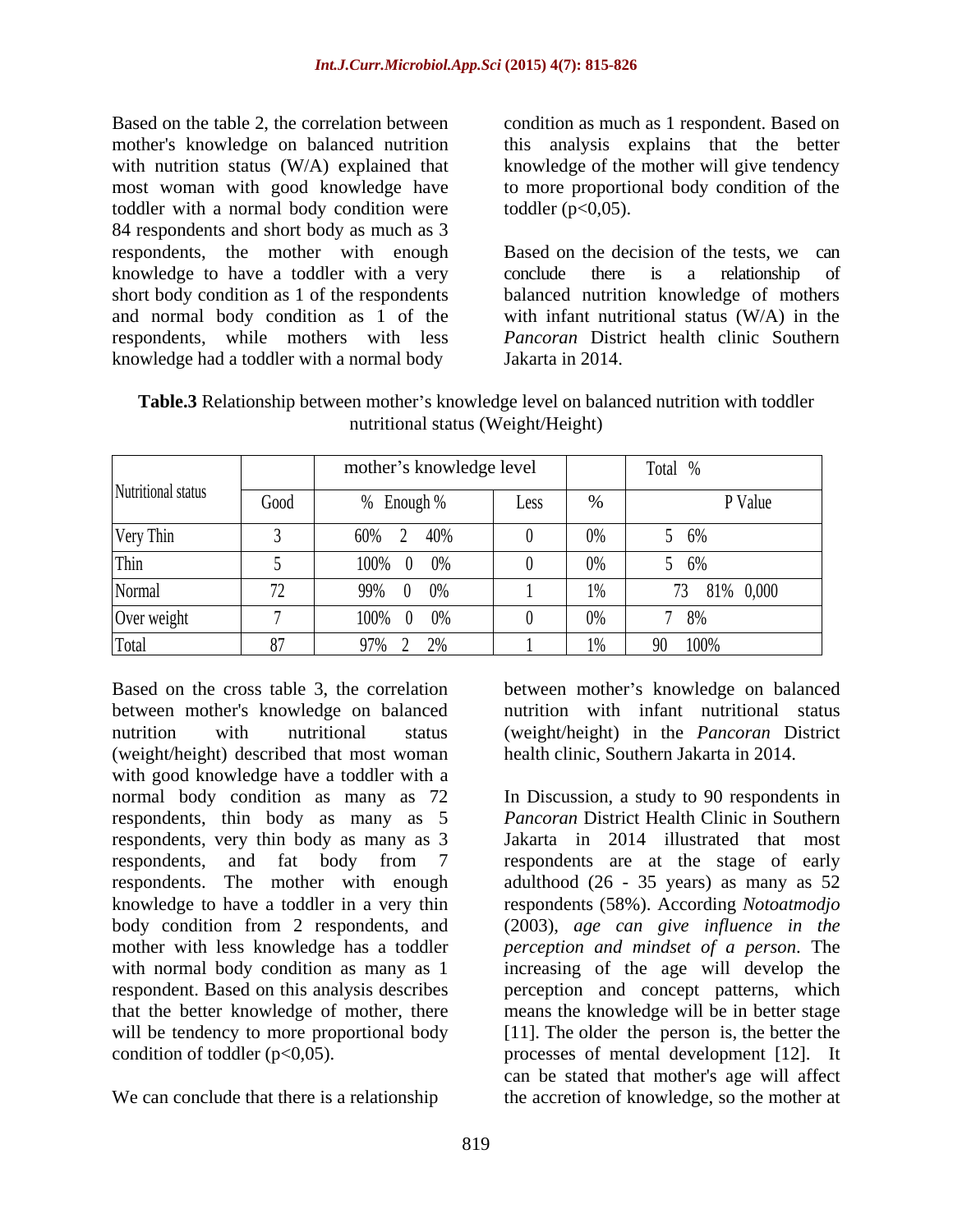the stage of early adulthood (26-35 years) have a good knowledge to care for her child.

Distribution of respondents according to the child as many as 40 respondents (44%) and highest level of education background is 2 children of 32 respondents (36%). The high school graduates or equivalent as many majority of respondents are in the early as 45 respondents (50%). The results indicated that nearly all mother has good education background. The higher the **Mother's knowledge on balanced** mother's education is, the easier to **Nutrition** appreciate information about nutrition and health. It creates positive relation to better Knowledge is the result of knowing and consumption of the toddlers. The condition occurs after one put on sensing of objects. also describes the importance of education Most of the human knowledge is received background for the quality of child nutrition by the mother. This suggests that the learning and in learning process will be able mother's education level affects the to make changes to one's behavior. Changes nutritional status of child [13]. It can be in behavior may lead to a better point if the obviously stated that the higher the mother's individual considers it to be beneficial, but education level, or they have better knowledge level, will build better ability to

Distribution of job or occupation indicates that most of the respondents was not Based on the explanation of research results, working as many as 68 respondents (76%). Mother's job in natural way is taking care of samples who have good level of knowledge, the family member, but recently many there are 87 samples or 97%, those with women willingly help their husbands to sufficient levels of knowledge are 2 samples meet the needs of families by working or 2%, and less knowledge is 1 sample or outside the house. Mothers who do not work can be more focused on taking care of their children related to education, food The knowledge level on balanced nutrition consumption and parenting. Mothers who do not work have 24 hours to care for their children at home compared to working Jakarta 97% in good knowledge mothers. Thus mothers who do not work level. Details of the level of knowledge is have more opportunities to care for their children at home. In that case it can affect level of knowledge of mothers on the the nutritional status of children to the better. As ever stated by *Suhardjo* (2002) that mothers who work outside the home knowledge level on types and sources of will be less attention to their mutrients 66% in sufficient level of children, whereas mothers are always at home will have opportunity to pay more attention to their children, especially the problem of nutrition anak [14]. level on the consequences of nutritional

Distribution of the number of children shows the distribution of respondents is highest among respondents who have one stages of adult age that are still productive.

## **Mother s knowledge on balanced Nutrition**

look after her child. changes if the individual think the objects of through the eyes and ears. By doing the on the other hand also there might be possibility to lead to worse behavior study is unsuited with his/her fate [15].

> it can be noticed that from 90 mothers as 1%.

of respondents who have a toddler in the *Pancoran* District health clinic Southern Jakarta 97% in good knowledge based on the following sub-variables: the definition of balanced nutrition 87% in good level of knowledge; mother's nutrients 66% in sufficient level of knowledge; the level of nutritional knowledge of mothers about 96% in good knowledge level and mother's knowledge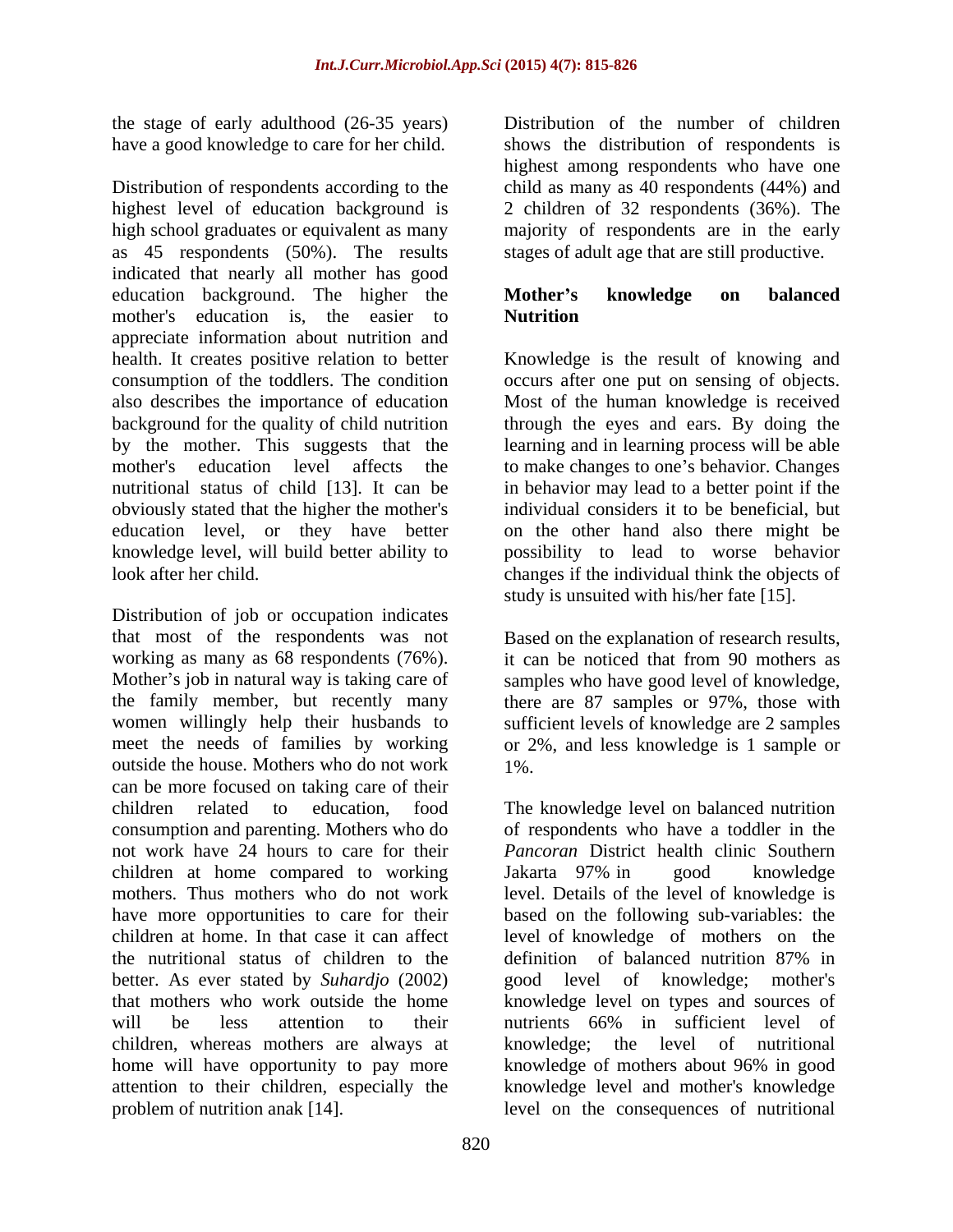Based on the data received, mothers as respondents with good level of knowledge common sense on balanced nutrition, types based on education background; 71% of

Nutritional knowledge of parents about under five. So expectedly nutrition for will influences the emergence of nutritional plays an important role in infant nutritional problems will interfere with the

Obtained data of the research was related to (94%) with good level of knowledge on balanced nutrition. Age affect one's mindset, <br>
balanced nutrition. Age affect one's mindset, <br> *Kalimutu Endes Flores East Nusa*<br> *Renggara*, but this is in contrary wit Increasing age, level of maturity and

employment are dramatically improved inindividual concepts, problem solving skills and cognitive changes motorik [17]. Early Another study conducted by Mulugeta and adulthood is significant starts in pregnancy until sense of care to child and family. The background has no relation with the

deficiencies 99% in good level of above explanation is in accordance with the knowledge. results of the study that there is a tendency above explanation is in accordance with the to increasing knowledge along with the increasing age.

on balanced nutrition. Mother knows in Data of maternal knowledge level which is and sources of nutrients, nutrition for infants respondents of 28 respondents who came and lack of nutrients. Knowledge of mothers from primary level, have good knowledge on balanced nutrition is an aspect in the level. From the 45 respondents who have selection and supply of groceries for the secondary education,96% have good family. knowledge level. And 17 respondents with foodstuffs will affect the dishes that are education affects the acceptance and served in the family. With adequate absorption of information. Research Agrina knowledge of the mother would provide (2010) stated that the respondent with good good meal for the family, especially children knowledge on the average toddler nutrition children will be fulfilled according to their background [18]. Damanik (2010) stated needs. The lack of knowledge on nutrition that the mother's education background problems; affect in the emergence of nutritional sufficiency. The prevalence of growth and development of children. malnutrition occur hardly to women with based on education background; 71% of higher education level, 100% of them have good knowledge level. The level of is respondent with high school education plays an important role in infant stunted children is an indicator of high levels of knowledge [19].

the level of knowledge of mothers by age; Woge (2007) stated that maternal education for the age of 26-35 years as many as 49 background has no significant association increasing age and experience increases *Tenggara*, but this is in contrary wit individual well which means it can influence research of Wardaningsih (2001), in the the attitudes and behavior of individuals. study indicated that variables parents' strength of a person will be more mature in disapproving the nutritional status of the thinking and working. children, such as occurred in Sleman, The increasing tendency to apply rational Education is the process of attitudes changes thinking in early adulthood. Formal and behavior of a person or group of or informal education background, people in a mature business man due to experience in life as general, and teaching and training efforts. Education can with the nutritional status of children in *Sub Kalimutu Endes Flores East Nusa* education background is a risk factor for Yogyakarta, case of malnutrition in children. be considered both formal and informal.

friends (2005) stated that maternal education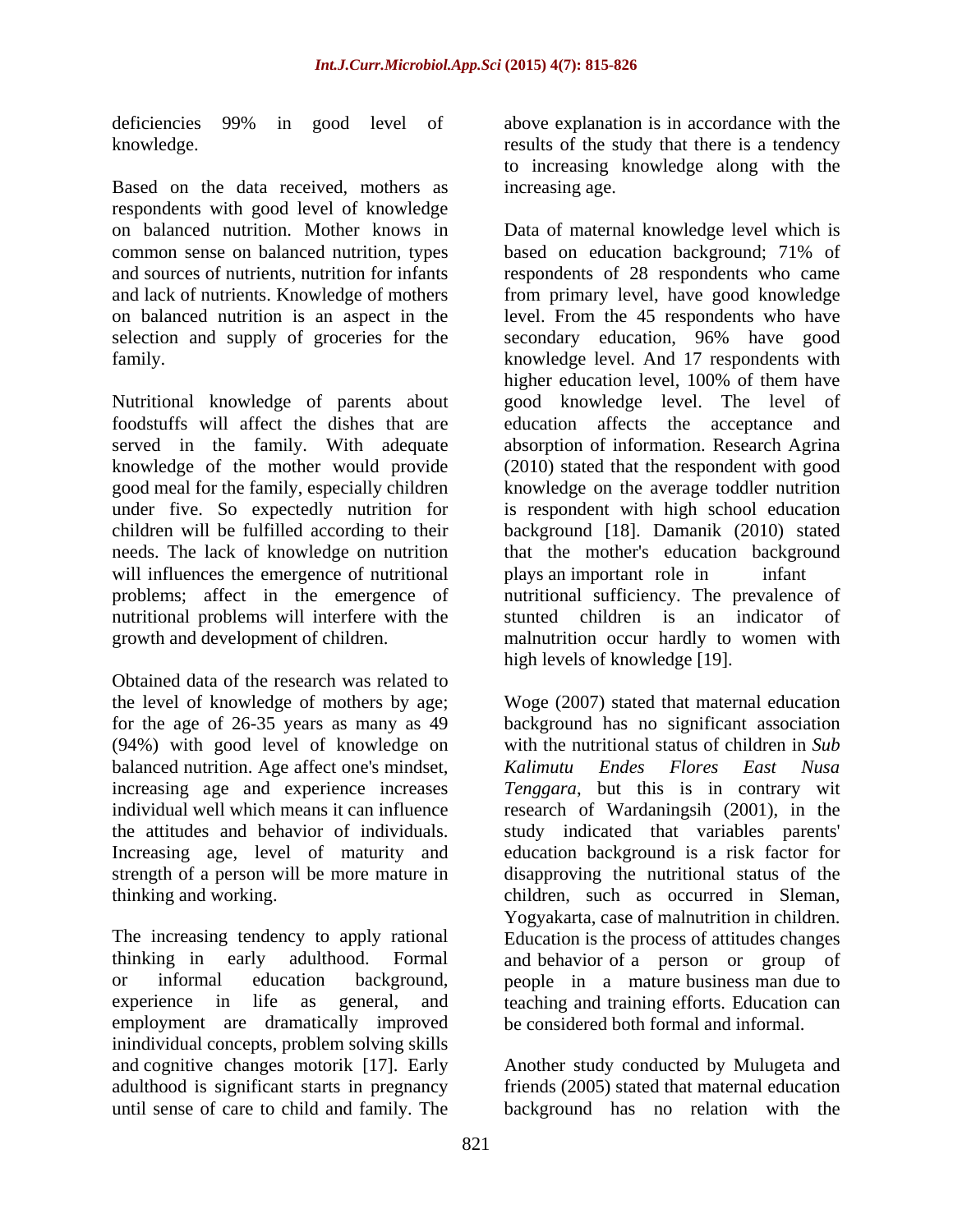nutritional status of child. Nutritional status is 100% has good knowledge. From such of children depends on earnings and the data showed that respondent who has 7 mother's ability to manage it by making children has better knowledge than with 1 decisions for the best of their children [20]. child. But it cannot be assumed that more Meanwhile research by *Rayhan* (2005) number of children will guarantee the better stated that maternal education had relation level of knowledge, because knowledge on with nutritional status of the family member. and to be associated with other indicators such as social status in the community.

The results obtained by the researchers and nutritional status of children. In the study being compared with other researchers concluded that the average level of number of children with mother's behavior knowledge of the respondents are secondary in nutrition16, however the study from education level. This proves that the higher *Amsalu* and *Tigabu* (2008) ever stated that the level of education background will be number of children connected with the the higher knowledge is in possession of. increasing risk of acute malnutrition. Family This is for the reason that the mindset of with many members and inadequate birth people with basic education will not the spacing will have chance in risk factors for same as to those who have secondary or higher education level. Knowledge itself can also be obtained through informal activities such as general education program and the mass media. Based on the data research, the highest

The level of mother's knowledge based on many as 85 infants (94%) had good employment status; Data showed that the nutritional status whether the lowest as level of knowledge of the respondents with employment status were 21 (95%) with good status. The next to the highest distribution of level of knowledge of the working nutrition status (W/H); 73 infants (81%) respondents. While 59 respondents (87%) both come from the working and not lowest distribution 5 children (6%) with thin working respondents. Based on this data, it bodies and 5 children (5%) with very thin becomes visible that a good knowledge level bodies. The highest distribution of nutrition is in mother with working status. Anyway it status (H/A); Total of 86 children cannot be used as a benchmark that working (96%) with normal body condition, 3 mother has always good level of knowledge children (3%) with a short body, and one as well as those from education and life toddler (1%) have a very short body.

The knowledge level of mother based on respondent with 1 child, 90% has good level of knowledge, and a mother with 7 children

balanced nutrition can also be achieved from information.

Woman with high social statue, has the Based on the research by Huriah in the capacity to decide how to improve the district *Beji Depok* (2006) due to the nutritional status of children. The relationship between mother's behavior in meeting the nutritional needs with the indicated that no connection between malnutrition acute [21].

### **Toddler nutritional status**

experience. Nutritional status can be defined as a number of children; Data indicated that from the food that distinguished nutritional distribution of nutrition status (W/A); as many as 1 toddler (1%) in less nutritional with normal body condition, whether the condition of human body as a result of the food consumption and content of nutrients status in fat, normal, and thin [22].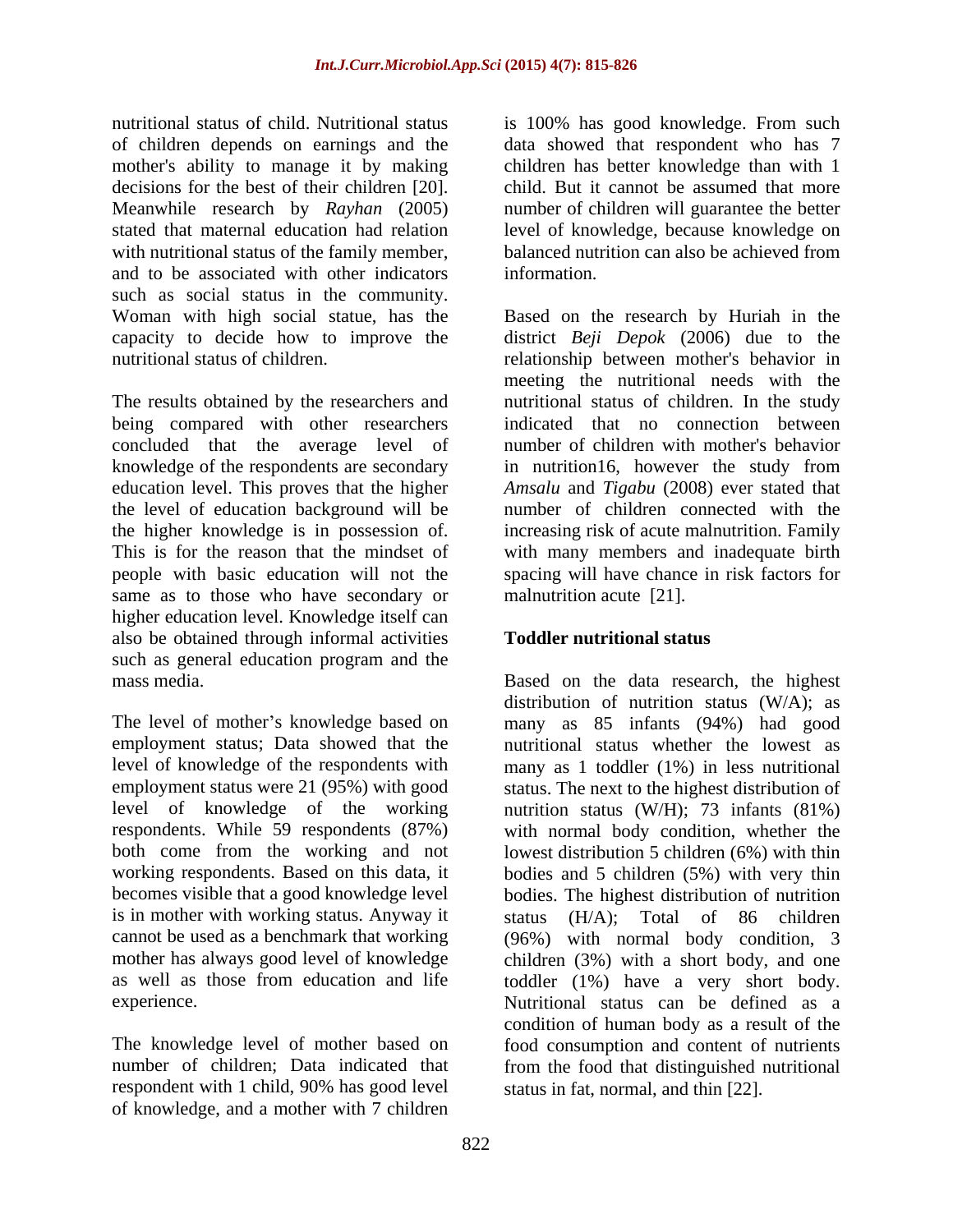This study shows that the persistence of nutrition problems occurs, may be caused by direct factors i.e. food intake or infectious diseases that may be suffered by the children under five with 257 samples used children. But also indirect factors may affect the nutritional status of children. Moreover, such as less knowledge level will lessen its Another supportive study is research by application in daily life, too early weaning, too early feeding, too many family members *relationship between mother s knowledge* which cause less food intake by each *level on balanced nutrition with nutritional* individual, low birth weight, existing health *status of children aged 1-5 years in the* services, wrong parenting and bad District Purworejo Semarang Suruh environmental health are very sensitive, *District"*. The method used is descriptive children usually have started playing in the correlation research, the approach using dirt, dirty environment thus allowing to cross sectional time. The sample used 71 happen infection [23].  $with the results of p < 0.05$ . Then statistically

### **Relationship of mother's Knowledge on halanced** nutrition on **Balanced Nutrition with Toddler Nutrition Status**

Southern Jakarta, with p < 0.05. The one can find various kinds of

*status of children in the village Ngemplak, Karangpandan Karanganyar District"*. The method applied was non experimental complementary feeding, age provision, correlation, approaches using cross sectional type), food and nutritional, food

While analytic correlation research with cross sectional approach conducted by Erni Kurniawati (2011) with the title *"The relation between mother's knowledge level* mindset that is relatively high, the level of *on nutrition with nutritional* knowledge is not merely knowing but also *status of children in Sub Baledono,* be able to comprehend, even to the extent of *District Purworejo, Purworejo"* to be

mentioned that there is a correlation between the level of knowledge of mothers on nutrition with the nutritional status of by the results of the value  $p \le 0.05$  [25].

Sunimah (2012) with the title *"The District Purworejo Semarang Suruh* revealed no relationship between maternal knowledge on balanced nutrition nutritional status Balita [26].

The results showed that there is relationship direct factor to give affect to nutritional between mother's knowledge level on status of children under five, but knowledge balanced nutrition with nutritional status of has an important role. Because by having children in Pancoran District Health Clinic enough knowledge on health in particular, Research conducted by IKTI SR (2009) with solution [11]. The aspects of nutritional Title *"The relations between mother's* knowledge about food and nutrition *knowledge level on nutrition with nutritional* (definition, types, functions, resources) due time. The sample used 78 with the results of and nutrition of pregnant women, growing p=0.009 (p <0.05). Then statistically children, child health and knowledge on revealed no relationship between the level of parenting. Lack of knowledge of nutrition mother knowledge on nutrition and caused by less ability to apply information nutritional status of toddler [24]. in daily life and as one of the causes of This shows that although knowledge is not a one can find various kinds of health problems that may arise to find the to lack of food of infant nutrition (breastfeeding, complementary feeding, age provision, type), food and nutritional, food nutrition disturbance [14].

> The higher the person's level of knowledge, the easier to receive information. With a the application is the ability to use materials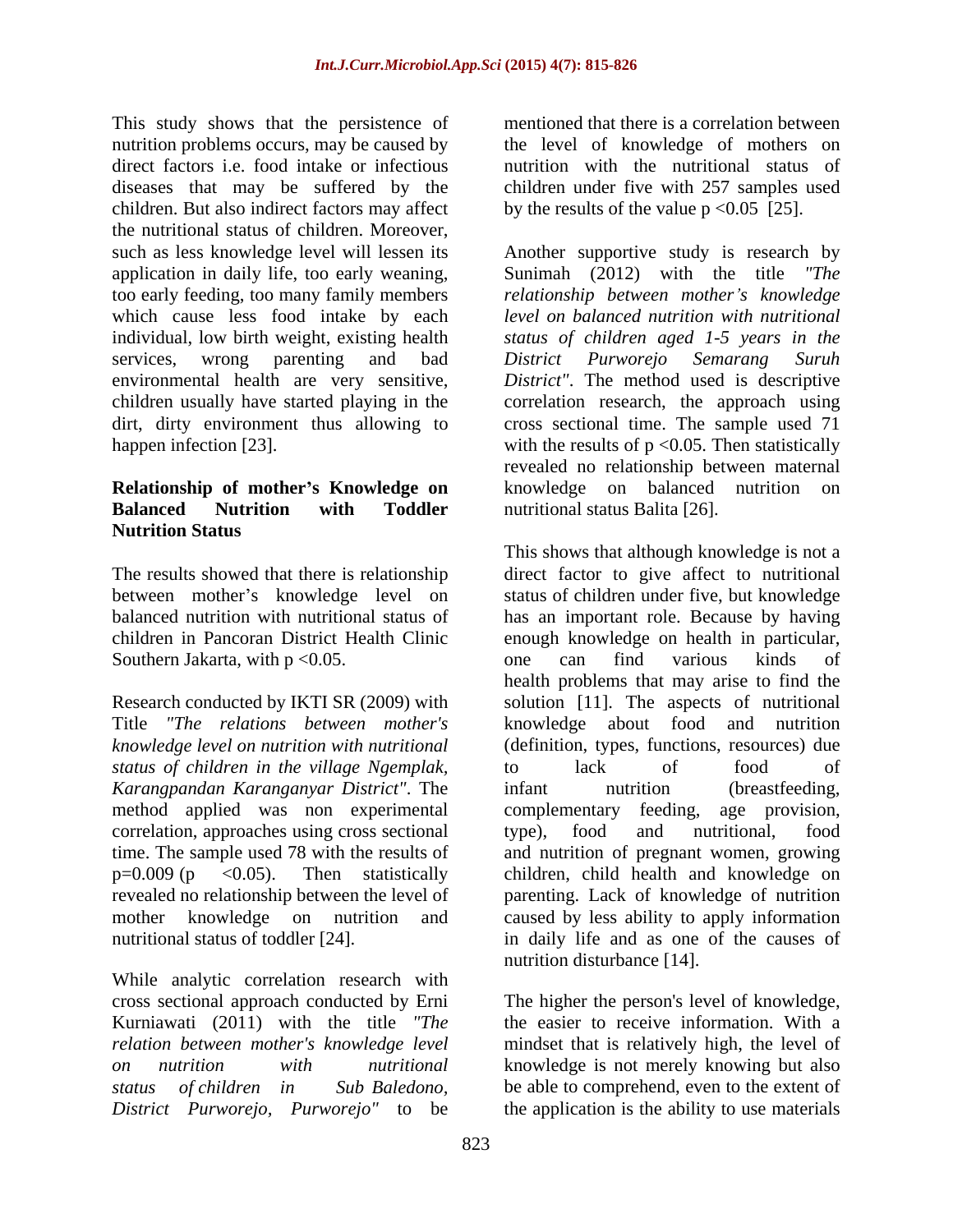that have been learned in actual situation or condition *(Notoatmodjo, 2007)*. This leads to more effective so that the information is children. understood to be a relatively high level of knowledge.

- 1. Mother's knowledge on balanced simpler so more easily understood nutrition in the *Pancoran* District health clinic, Southern Jakarta is mostly in  $\qquad$  - Conducting family visits good category, where knowledge is obtained according to age, education,<br>health centers and providing occupation and number of quite good children belong to the respondents.<br>group's malnutrition.
- 2. The nutritional status of children under five in *Pancoran* District health clinic, Southern Jakarta mostly in good category, although there are still nutritional problems are found.
- 3. Research shows that there is a relation between mother's knowledge on the resource references related to balanced nutritional with nutritional status of children in *Pancoran* District health clinic, Southern Jakarta. 2. For Community

Based on the results of study, the researchers want to give some advice that is expected can be an input and useful to stakeholders many umprove<br>children. including: the contract of the contract of the contract of the contract of the contract of the contract of the contract of the contract of the contract of the contract of the contract of the contract of the contract of the

- 1. For Institutions 3. For Further Researcher
	- a. Health Care Institutions
		- Department of Health in order to

develop health planning program to improve nutritional status of children. **Exercísion** and the contract of the contract of the contract of the contract of the contract of the contract of the contract of the contract of the contract of the contract of the contract of the contract of the

- **Conclusions and suggestions** *Posyandu* to further enhance the **Conclusions** mothers on balanced nutrition. Then - PHC is expected to provide a comprehensive health education in knowledge of visitors *Posyandu* it is necessary media outreach simpler so more easily understood by the mother.
	- Conducting family visits malnutrition in the working area health centers and providing nutritional counseling to community group's malnutrition.
	- IHC is also expected to be active in networking toddlers who have less nutritional status so that it can be reported and carried out follow-up by the relevant agencies.
	- b. Educational Institutions

Results are expected to be applied to educational institutions to add resource references related to nutritional status of children.

2. For Community

**Suggestion** community, especially community of the community, especially Results of this research can be applied toward the community, especially mother, in order to improve knowledge of nutrition for their children, through books, media, and education so as to improve the nutritional status of children.

3. For Further Researcher

The results of this research can be factors that have a relationship with the applied to health care institutions; in nutritional status of children, such as this case the Health Center and the economic factors, cultural, and so on. In this study, there are many other Results of this study certainly can be a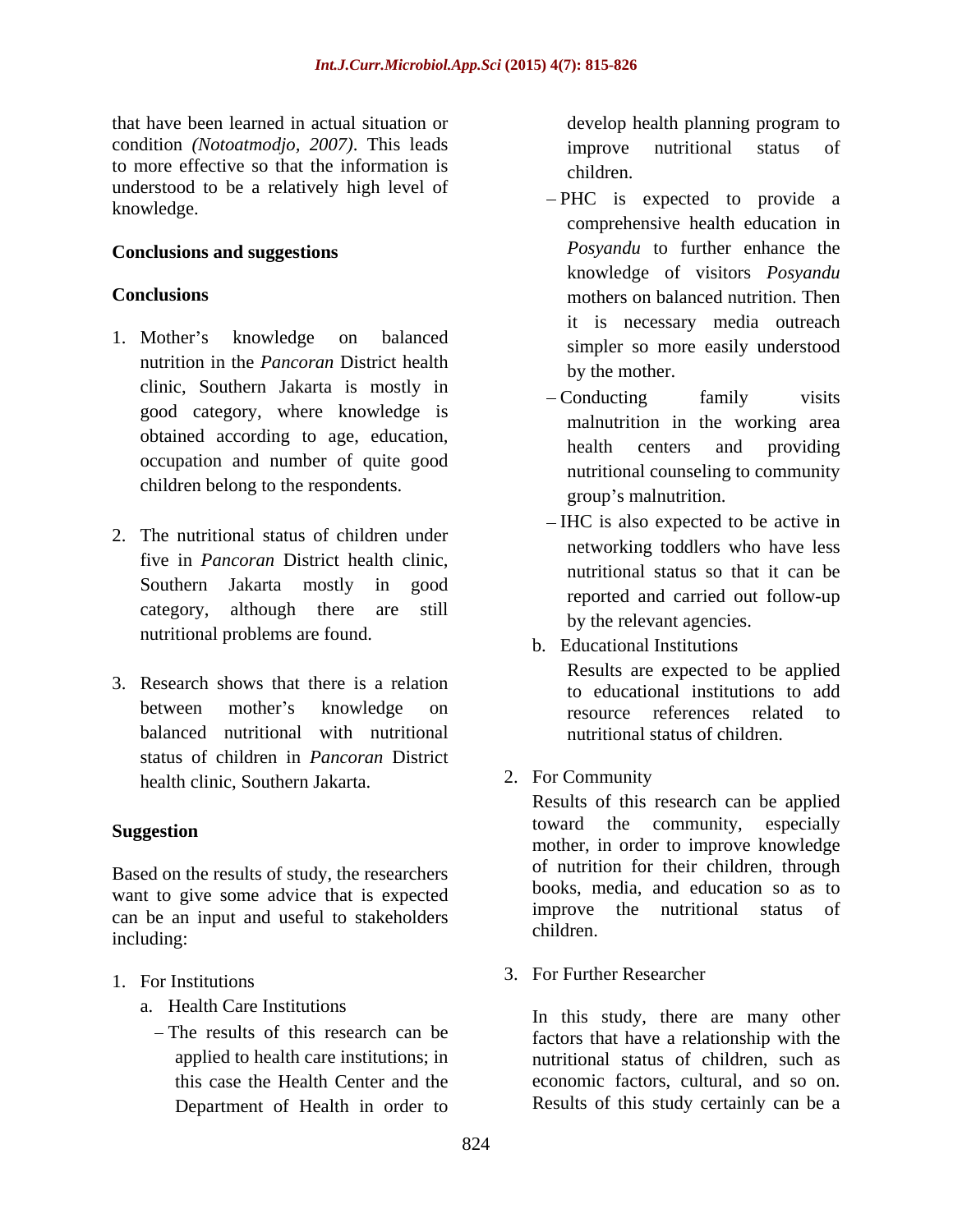reference to be improved into a broader research. **Example 20** is the meta-mail of the meta-mail of the meta-mail of the meta-mail of the meta-mail of the meta-mail of the meta-mail of the meta-mail of the meta-mail of the meta-mail of the meta-mail of the meta-

- 1. Djibril, Muhammad. HDI Indonesia <http://www.republika.co.id/berita/nasio> [nal/umum/14/07/24/n9803q-ipm](nal/umum/14/07/24/n9803q-ipm-)<indonesia-stagnan-di-peringkat-108>. influence. 2009.<br>Access dated July 24, 2014. 12. Suparyanto. The concept of
- Nutrition in Food Security. Jakarta: Widyakarya VIII LIPI. 2004.
- Program.Directorate General of Public Community Nutrition, 2002.
- 4. Soekirman. Nutrition Science and Its Application for Family and Community. Jakarta: Directorate General of Higher Education, Department of Education, 2002.<br>2001 p.16 15. Soediatama, Achmad Djaeni.
- 5. Jafar, Nurhaedar. 2011. "Asi Eksklusif" Nutritional Spanner presented at the Scientific Rakyat. 2000 Paper presented at the Scientific Public Health Nutrition. Makassar,
- <http://www.unicef.org/nutrition/files/Fin>
- 7. Ministry of Health. BOC. 2002.
- 8. Sufa, Ira Guslina. 8 million Indonesian read/news/2013/07/16/173496930/8-<br>
Luta-Anak-Indonesia-Kekurangan-Gizi 24, 2010. Juta-Anak-Indonesia-Kekurangan-Gizi.
- supplementation and pregnancy Food and Nutrition, 5, 69-77, 2010.

**References** Organization 2011; 89: 402-411B. doi: outcomes in developing countries: a meta-analysis and meta-regression, Bulletin of the World Health 10.2471 / BLT.10.083758

- Stagnant in Ranked 108. Research Methodology and Nursing. 10. Nursalam. Concept and Application of Research Methodology and Nursing. Medika Salemba, Jakarta, in 2008.
	- 11. Erfandi. Knowledge and the factors that influence. 2009.
- Access dated July 24, 2014 12. Suparyanto. The concept of 2. Anwar, Azrul. Aspects of Health and compliance. 2010. http://dr-National Food and Nutrition p-kepatuhan.html access on September 12. Suparyanto. The concept of compliance. 2010. http://dr <suparyanto.blogspot>.com/2010/07/konse 2, 2014.
- 3. ..................Macro Nutrition 13. Riyadi, et al. Factors that affect the Health. Jakarta: Directorate of in North Central Timor regency, East nutritional status of children under five Nusa Tenggara. Journal of Nutrition and Food, 6, 66-73, 2011.
	- 14. Suhardjo. Planning of Food and Nutrition. Earth Literacy, Jakarta, in 2002.
	- 2001 p.16 15. Soediatama, Achmad Djaeni. 15. Soediatama, Achmad Djaeni. Nutritional Sciences. Jakarta: Dian Rakyat. 2000
- Seminar Studies Program Faculty of 16. Hurian, I. Relations mother's behavior March 4. toddler nutritional status in Beji Depok 6. WHO. Global Strategy for Infant and subdistrict. Faculty of Nursing, Young Child. 2003. University of Indonesia (Thesis open). 16. Huriah, T. Relations mother's behavior in meeting the nutritional needs of subdistrict. Faculty of Nursing, 2006.
	- [alReportonDistribution.pdf.](alReportonDistribution.pdf) Access 17. Supariasa, IDN, Bakri, B., & Dawn, I. dated March 1, 2014 **Nutritional Status Assessment.** Jakarta: Nutritional Status Assessment. Jakarta: EGC. 2002.
	- RISKESDAS.Health Research. 2013. 18. Agrina. The level of knowledge of Child Malnutrition. years of nutritional protein energy in the <http://www.tempo.co/> city of Pekanbaru. Journal of mothers who have children under five city of Pekanbaru. Journal of Professional Nursing Indonesia, 2, 18- 24, 2010.
- Access dated March 23, 2014. 19. Damanik, MR, Ekayanti, I., & Hariyadi, 9. Kawai, Kosuke., Donna Spiegelman, Anuraj Shankar H &Wafaie W Fawzi. Maternal multiple micro-nutrient Toddler in West Kalimantan. Journal of D. Analyst Influence Education Nutritional Status of Mothers Against Food and Nutrition, 5, 69-77, 2010.